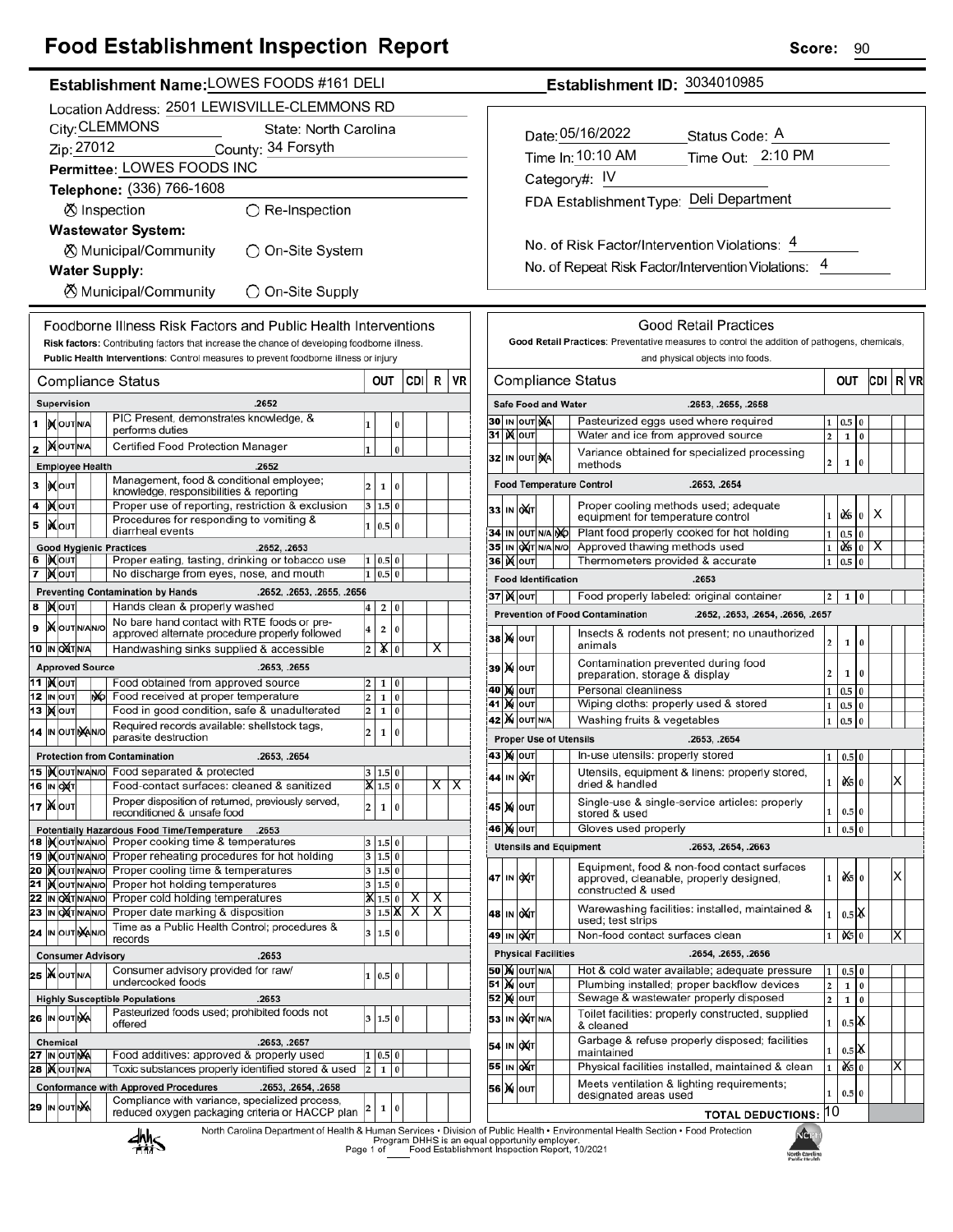# Comment Addendum to Food Establishment Inspection Report

| Establishment Name: LOWES FOODS #161 DELI                                                                                           | Establishment ID: 3034010985                                       |  |  |  |  |  |
|-------------------------------------------------------------------------------------------------------------------------------------|--------------------------------------------------------------------|--|--|--|--|--|
| Location Address: 2501 LEWISVILLE-CLEMMONS RD                                                                                       | Date: 05/16/2022<br>$ \mathsf{X} $ Inspection $\Box$ Re-Inspection |  |  |  |  |  |
| City: CLEMMONS<br>State:NC                                                                                                          | $ \mathsf{X} $<br>Comment Addendum Attached?<br>Status Code: A     |  |  |  |  |  |
| County: 34 Forsyth<br>Zip: 27012                                                                                                    | Water sample taken? $\Box$ Yes $\Box$ No<br>Category #: $IV$       |  |  |  |  |  |
| Wastewater System: X Municipal/Community   On-Site System<br>Water Supply: $\overline{x}$ Municipal/Community $\Box$ On-Site System | Email 1:lfs161sm@lowesfoods.com<br>Email $2$ :                     |  |  |  |  |  |
| Permittee: LOWES FOODS INC                                                                                                          |                                                                    |  |  |  |  |  |
| Telephone: (336) 766-1608                                                                                                           | Email $3:$                                                         |  |  |  |  |  |

| <b>Temperature Observations</b> |                                    |                 |                    |                                                                                           |                 |  |          |      |  |  |  |
|---------------------------------|------------------------------------|-----------------|--------------------|-------------------------------------------------------------------------------------------|-----------------|--|----------|------|--|--|--|
| Item<br>feta cheese             | Location<br>SDS backup (DISCARDED) | Temp Item<br>52 | cut lettuce        | Effective January 1, 2019 Cold Holding is now 41 degrees or less<br>Location<br>salad bar | Temp Item<br>36 |  | Location | Temp |  |  |  |
| tuna salad                      | SDS service case                   | 45              | <b>Food Safety</b> | Tim Roberts 5/14/26                                                                       | 0               |  |          |      |  |  |  |
| tuna salad                      | cooled in walk-in                  | 34              |                    |                                                                                           |                 |  |          |      |  |  |  |
| lettuce                         | sub prep (DISCARDED)               | 44              |                    |                                                                                           |                 |  |          |      |  |  |  |
| sliced tomato                   | sub prep (DISCARDED)               | 47              |                    |                                                                                           |                 |  |          |      |  |  |  |
| pickles                         | sub prep, end of inspection        | 36              |                    |                                                                                           |                 |  |          |      |  |  |  |
| ambient air                     | Sammy Case                         | 39              |                    |                                                                                           |                 |  |          |      |  |  |  |
| Italian wrap                    | Sammy case (DISCARDED)             | 48              |                    |                                                                                           |                 |  |          |      |  |  |  |
| turkey chub                     | ref. drawer                        | 36              |                    |                                                                                           |                 |  |          |      |  |  |  |
| cheese                          | deli display case                  | 38              |                    |                                                                                           |                 |  |          |      |  |  |  |
| fried chicken                   | hot case                           | 173             |                    |                                                                                           |                 |  |          |      |  |  |  |
| rotisserie chicken              | <b>FINAL COOK</b>                  | 187             |                    |                                                                                           |                 |  |          |      |  |  |  |
| rotisserie chicken              | CK cold case (DISCARDED)           | 73              |                    |                                                                                           |                 |  |          |      |  |  |  |
| pulled chicken                  | CK cold case (DISCARDED)           | 44              |                    |                                                                                           |                 |  |          |      |  |  |  |
| chicken salad                   | Sammy prep cooler (top)            | 40              |                    |                                                                                           |                 |  |          |      |  |  |  |
| fried chicken                   | walk-in cooler                     | 39              |                    |                                                                                           |                 |  |          |      |  |  |  |
| quat sani                       | 3 comp sink (ppm)                  | 200             |                    |                                                                                           |                 |  |          |      |  |  |  |
| hot water                       | 3 comp sink                        | 163             |                    |                                                                                           |                 |  |          |      |  |  |  |
| mac and cheese                  | <b>REHEAT</b>                      | 173             |                    |                                                                                           |                 |  |          |      |  |  |  |
| cut melon                       | salad bar                          | 41              |                    |                                                                                           |                 |  |          |      |  |  |  |
|                                 |                                    |                 |                    |                                                                                           |                 |  |          |      |  |  |  |

|                                                                                                                                                                                                                                                                                                                   | First |         | Last                                   |                   |  |  |  |  |
|-------------------------------------------------------------------------------------------------------------------------------------------------------------------------------------------------------------------------------------------------------------------------------------------------------------------|-------|---------|----------------------------------------|-------------------|--|--|--|--|
| Person in Charge (Print & Sign): Tim                                                                                                                                                                                                                                                                              |       | Roberts |                                        | $1-cf$            |  |  |  |  |
|                                                                                                                                                                                                                                                                                                                   | First |         | Last                                   |                   |  |  |  |  |
| Regulatory Authority (Print & Sign): Aubrie                                                                                                                                                                                                                                                                       |       | Welch   |                                        | Aubric Witch REHS |  |  |  |  |
| REHS ID: 2519 - Welch, Aubrie                                                                                                                                                                                                                                                                                     |       |         | Verification Required Date: 05/18/2022 |                   |  |  |  |  |
| REHS Contact Phone Number: (336) 703-3131<br>North Carolina Department of Health & Human Services<br>● Environmental Health Section<br>• Food Protection Program<br>● Division of Public Health<br>热<br>DHHS is an equal opportunity employer.<br>Food Establishment Inspection Report, 10/2021<br>Page 1 of ____ |       |         |                                        |                   |  |  |  |  |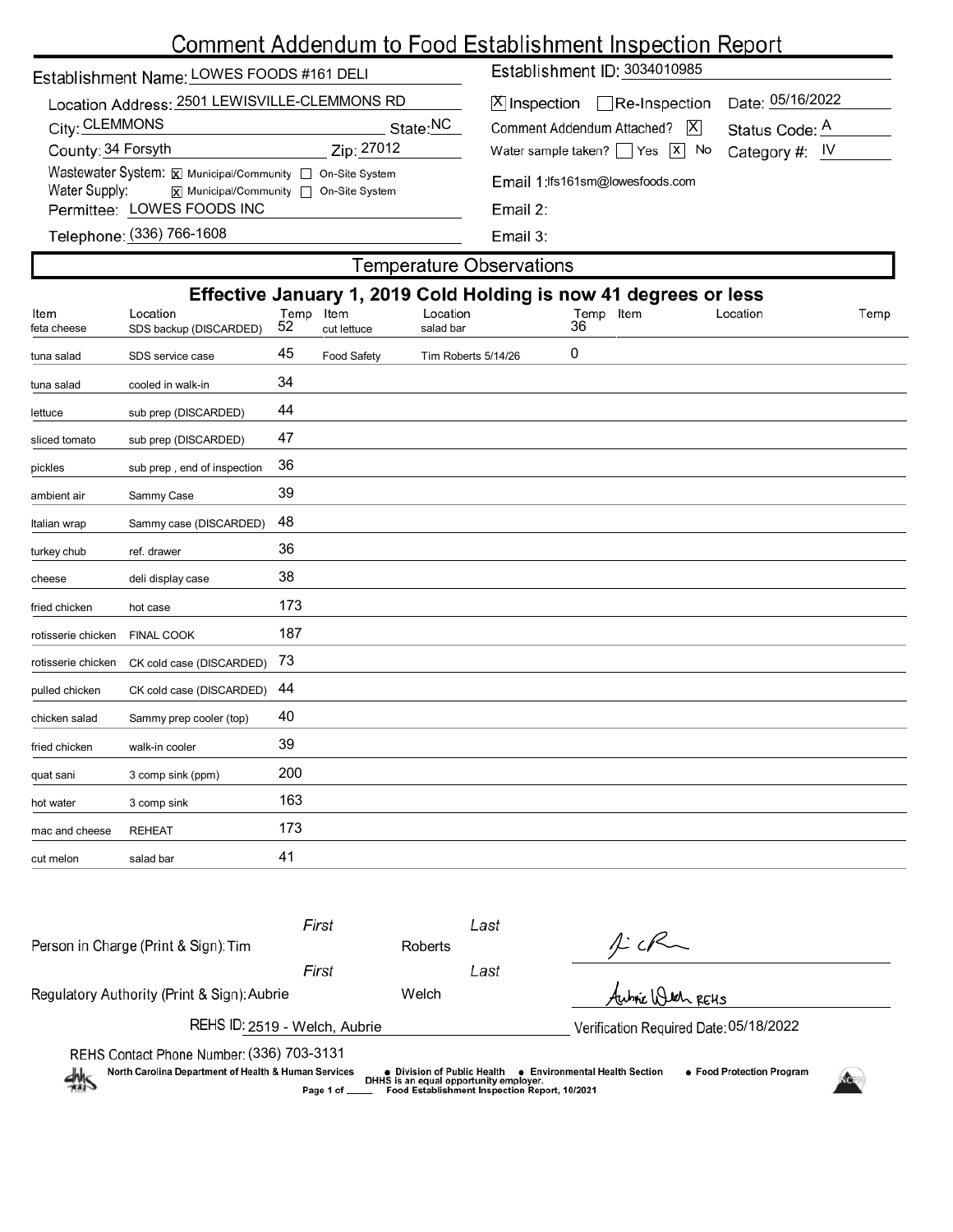### **Establishment Name:** LOWES FOODS #161 DELI **Establishment ID:** 3034010985

**Date:** 05/16/2022 **Time In:** 10:10 AM **Time Out:** 2:10 PM

#### **Observations and Corrective Actions**

Violations cited in this report must be corrected within the time frames below, or as stated in sections 8-405.11 of the food code.

- 10 5-202.12 Handwashing Sinks, Installation REPEAT hot water at first hand sink in women's room was 73F (sink nearest restroom stall). A handwashing sink shall be equipped to provide water at a temperature of at least 100F through a mixing valve or combination faucet. (note: hot water is present in both employee restrooms, men's room, and other sink in women's restroom).
- 16 4-601.11 (A) Equipment, Food-Contact Surfaces, Nonfood Contact Surfaces, and Utensils (P) REPEAT Majority of dishes checked today had food debris/buildup/greasy residue/sticker residue, including plastic and metal containers, metal racks, tea nozzle. Equipment food contact surfaces and utensils shall be clean to sight and touch. Due to the volume of soiled dishes, correction could not be achieved during inspection. VERIFICATION REQUIRED for cleaning of dishes by Wednesday, May 18. 4-702.11 Before Use After Cleaning (P) REPEAT - Sanitization of food thermometer was discussed; per employee, food thermometer is rinsed with hot water. After being cleaned, equipment food contact surfaces and utensils shall be sanitized. Food thermometers must be cleaned and sanitized before and after each use. Recommend obtaining alcohol pads/probe wipes to sanitize food thermometer.
- 22 3-501.16 (A) (2) and (B) Time / Temperature Control for Safety Food, Hot and Cold Holding REPEAT In salad prep cooler (SDS backup), top right side was overstacked; foods including shredded cheeses, cream cheese, feta were 45-52F. Sammy Case had an ambient air temp of 39F; foods including Italian wrap, prepared sandwiches, flatbread pizzas were 45-49F. On sub prep line, lettuce 44F and sliced tomatoes 47F, in cooler since last night. In SDS service case, salads such as tuna, pasta salad 43-45F. In CK cold case, one rotisserie chicken from yesterday 73F, another 44F, pulled chicken 44F, mashed potatoes 42-44F, mac and cheese 42-44F. Time/temperature control for safety food shall be maintained at 41F or less. CDI - salads in SDS service case had been placed in unit this morning; they were put in walk-in freezer and cooled to 33-37F prior to re-stocking SDS case. Foods in SDS backup, Sammy case, prep line, CK case were in units overnight and were discarded. Repairman on site by end of inspection to check refrigeration/defrost times.
- 23 3-501.18 Ready-To -Eat Time/Temperature Control for Safety Food, Disposition (P) REPEAT Opened chub of beef bologna with use by date of June 5. A food shall be discarded if it is inappropriately marked with a date or day that exceeds approved temperature/time combination (time/temperature control for safety (TCS) foods have 7 days including day of opening). CDI employee had just opened the bologna and fixed use by date.
- 33 3-501.15 Cooling Methods (Pf) Pulled chicken in 2 deep plastic containers, tightly covered in walk-in cooler since yesterday was 43-44F. Rotisserie chicken in CK cold case 44F, with condensation present inside plastic container. Cut tomatoes in tightly closed clamshell containers in walk-in cooler were 60F. Cooling shall be accomplished in accordance with time and temperature parameters (cooked food has 2 hrs to cool from 135F to 70F, then 4 hrs to cool from 70F to 41F; foods cooling from ambient temp like tomatoes have 4 hours to cool to 41F) by using one or more of the following methods based on the type of food being cooled: placing the food in shallow pans; separating into smaller/thinner portions; using rapid cooling equipment; stirring the food in a container placed in an ice water bath; using containers that facilitate heat transfer; adding ice as an ingredient; or other effective methods. When placed in cooling or cold holding equipment, food containers in which food is being cooled shall be arranged in the equipment to provide maximum heat transfer through the container walls; and loosely covered, or uncovered if protected from overhead contamination during the cooling period to facilitate heat transfer from the surface of the food. CDI clamshells of tomatoes opened to facilitate cooling, improperly cooled foods from yesterday discarded.
- 35 3-501.13 Thawing (Pf) At beginning of inspection, 2 packages of imitation crab meat were thawing under running water that was 89F. Time/temperature control for safety (TCS) food shall be thawed under refrigeration that maintains the food at 41F or less; completely submerged under running water that is 70F or below, as part of the cooking process. Water temperature was adjusted and thawing was discussed; later in the inspection, the imitation crab was still in the sink but the water had been turned off. CDI - discarded.
- 44 4-903.11 (A), (B), and (D) Equipment, Utensils, Linens and Single-Service and Single-Use Articles Storing REPEAT soil/buildup in drawers and cabinets where cleaned dishes/utensils stored. Cleaned equipment and utensils...shall be stored in a clean, dry location.
- 47 4-501.11 Good Repair and Proper Adjustment Equipment REPEAT repair or replace broken blast chiller. Standing water inside base of SDS backup prep cooler, reattach top left lid. Prep cooler near back hand sink does not work/unplugged. Replace missing drawer of deli prep table. Several refrigeration units not maintaining foods at 41F or below during inspection. Equipment shall be maintained in a state of repair and condition that meets Food Code. 4-501.12 Cutting Surfaces (C) Cutting boards at sub prep have deep cuts/staining/rough finish. Surfaces such as cutting boards that are subject to scratching and scoring shall be resurfaced ifthey can no longer be effectively cleaned and sanitized, or discarded if they are not capable of being resurfaced.